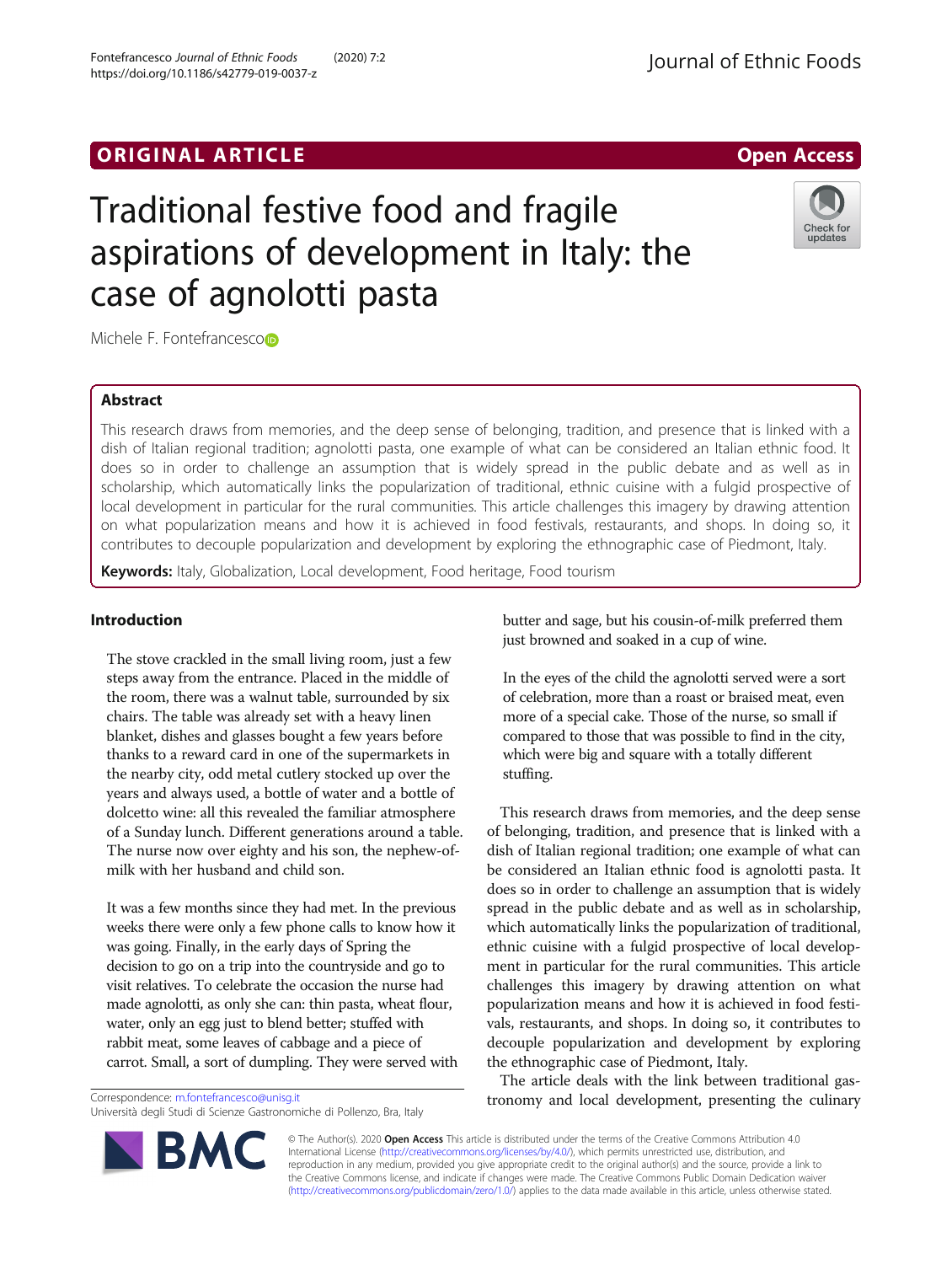reality of this stuffed pasta: on the one hand, it is a fitting example of cultural and social product set, embedded, in the territory; on the other hand, it is actually the result of global productive networks. Considering this dystonic framework, this article analyzes the concept of local development suggesting the distinction between the economic data and the econometric and cultural sectors in order to offer a more precise strategic vision linked to the promotion of local production.

#### Development and gastronomy

Development is a fundamental topic in the Western thought and discussion, and it is a cornerstone inside the anthropological debate. Starting from the early nineteenthcentury studies on cultural diversity, the keyword development [\[1\]](#page-6-0) is linked to the evolutionist idea of culture and to the description of the trajectories of transition and change of socio-cultural forms and structures [[2](#page-6-0)]. Even if the first decades of the twentieth century marked the decline of the cultural evolutionism, the imaginary proper to this current was still alive in the public debate. In particular, as underlined by Fabian [\[3\]](#page-6-0), there was an indisputable view: it opposed and imposed a white, middle-class, Christian Western model to other forms of economic and sociocultural organization. Through this model, an ideal opposition arose: the North of the world confined different cultures to an ideal past. This imagination, as Escobar suggests [\[4\]](#page-6-0), enlivened a new debate on the development that began at the end of the Second World War. In this case, the term development became a synonym of modernization [[5](#page-6-0)] and of a broader process of economic and cultural Westernization addressed to the former colonial territories. Over the last 30 years, anthropology has thus kept an eye on the reality originating from aid policies and international cooperation [\[6\]](#page-6-0); this interest has been developed so that the South of the world has become the main area of investigation [[7\]](#page-7-0).

Development policies, however, did not evolve only in this international perspective, but had also a crucial organization inside the single Western nations, then having as focus the unequal conditions and possibilities between center and periphery and between urban areas and rural communities. In this debate, it is possible to notice that the prosecution of the long cultural path, as described by Williams [\[8](#page-7-0)], regards on one hand the idealization of countryside such as a reality in the middle between the bucolic space and a place characterized by socio-cultural underdevelopment, and on the other hand the idea of the city as a place of unhealthy congestion and productive avant-garde. As a consequence, the present rhetoric of development expands the idea of a progressive economic and infrastructural marginalization which is typical of the rural areas and presents as the only way out for the small villages in the inland areas the possibility to offer all those services and experiences needed and desired by the urban citizens [[9,](#page-7-0) [10](#page-7-0)] who cannot find them in the urban reality characterized by the effects of the oblivion in the modernity  $[11]$  $[11]$ .

In particular, where landscapes and traditions have been considered several times as resources, that is to say a tool to be enhanced for social and economic growth, in the last decade, traditional gastronomy has been considered as a suitable element to promote tourism and create business. In fact, in relation to phenomena such as the leveling of taste and its lack of territorial specificity, in particular in the metropolitan areas, starting from the 1970s, a renewed interest in food that has characterized the new millennium  $[12]$  has become manifest in the search for alterity as well as in the gastronomic domain. Through the traditional and regional cooking, this wish for otherness has recovered a fundamental and globally interesting theme  $[13]$ . From Korea  $[14]$  $[14]$  to France  $[15]$  $[15]$ , and from Canada  $[16]$  $[16]$  to Italy  $[17]$ , the food of tradition has become an essential good, suitable for giving new meaning to the urban commuting that characterized the end of the twentieth century.

The horizon of the present is therefore marked by the attention toward food tradition, local food, characterized by a strong narration capable of involving both the emotional part and the interest in knowing about the history of a community and a region. To rural communities, food-and-wine connoisseurship increasingly appears not only as "a light at the end of the tunnel" [\[18](#page-7-0)] of an experienced progressive marginalization, but also as a last train to take, recovering and/or inventing the local gastronomic tradition, in the hope to find a social centrality—that now is lost—within the world [[19\]](#page-7-0). In this sense, the food of the tradition is becoming the object of a new modern Western dreaming, marking a parallel but similar dynamic to that which Ferguson [\[5](#page-6-0)] described at the end of the twentieth century. As in the case of mining industry in Zambia, also, the Western gastronomic present dream hides misunderstandings and fragilities. On the one side, it crystallizes and prolongs indefinitely the dynamics of present consumption; most of all, it tends to idealize the local, making labile and unrecognizable the boundaries beyond which a business activity can become a source of wealth and value for the community. At the base of this, there is the confidence that tradition is the safety for embeddedness, meant as socio-cultural rooting in a given human context, and *embeddedness* as a guarantee of local redistribution of economic resources, strong plurality of actors, and the strength of social ties own, precisely, of the embeddedness [[20,](#page-7-0) [21\]](#page-7-0).

In the light of the present trends, therefore, it seems useful to study again the dynamics related to traditional gastronomic consumption and when the food, as suggested by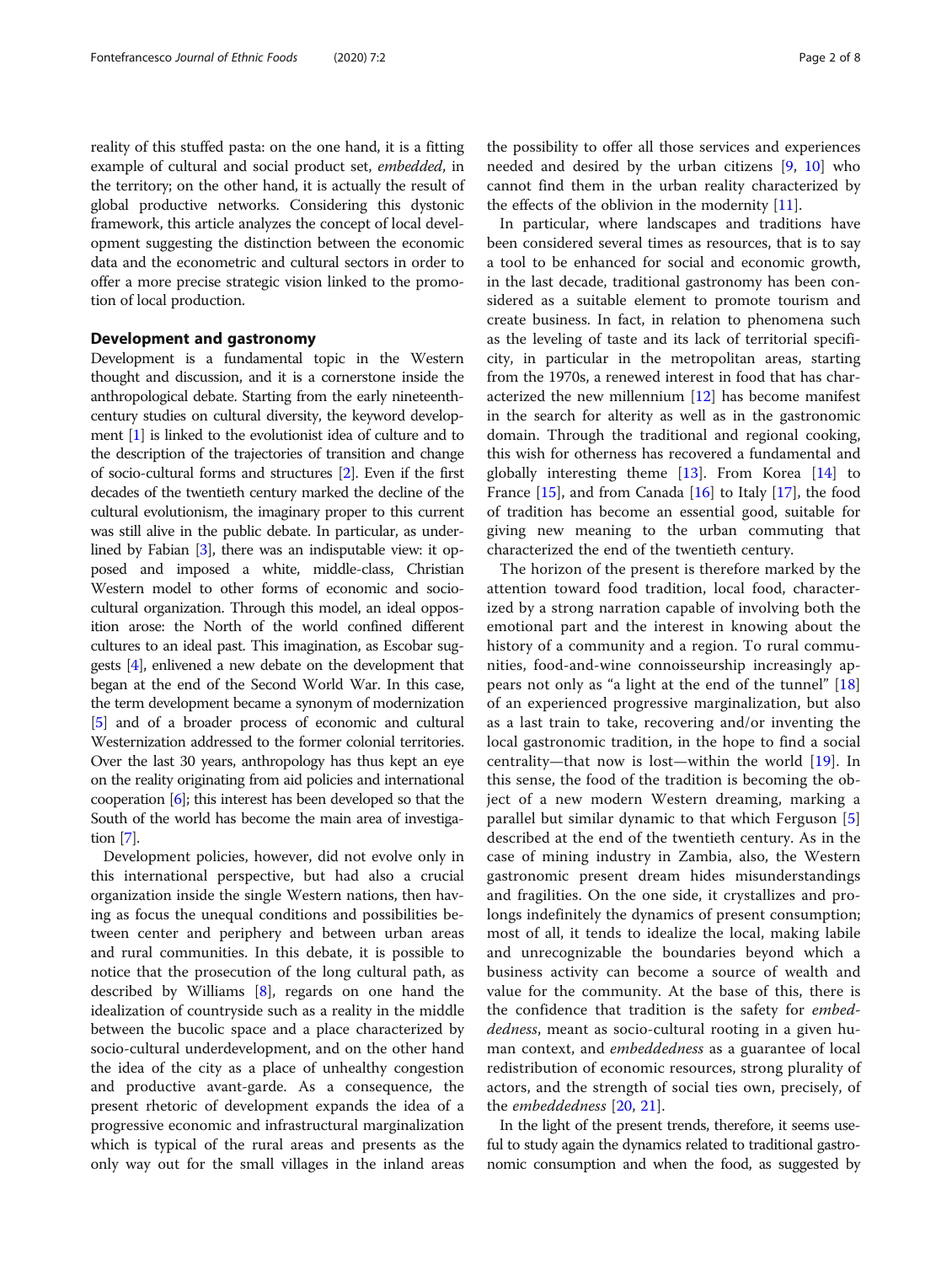Barthes [[22](#page-7-0)], is also a semantic object capable of expressing ideas, opinions, and beliefs that define both the individual and social ethical orientation. It is also worthwhile to highlight when it is actually a tool to strengthen local economy and when it is, instead, ethnic goods, a fundamental tool to strengthen and confirm identity. To that end, however, it is necessary to connect two distinct elements: on the one hand, the analysis of the historical and cultural rooting of a food product, and on the other hand, a closer analysis of the productive structure and of the value chain that characterizes these products. By doing so, it is possible to bring out the limits of the present scientific "vulgate," then opening economic and anthropological questions, providing a new contribution to the debate on local development.

## Methods

In this perspective, the article deals with the ethnographic case of the agnolotti and the data collected during a 15-year ethnographic research in Piedmont analyzing the dynamics of the local development of rural territory, noting in particular the use of the cultural heritage such as a socio-economic asset of the communities.

This article focuses on and expand the knowledge already acquired during the project "Bello da mangiare. Di contenuto, di contenitore," carried out in 2015 by the University of Gastronomic Sciences and promoted by the Consortium for National Recovery and Recycling of Cellulose Packaging [\(www.comiecounisg.mydocadvisor.](http://www.comiecounisg.mydocadvisor.it) [it](http://www.comiecounisg.mydocadvisor.it)). The research has deepened a gastronomic case study about a peculiar variant of the Piedmont agnolotti that was called *al plin*; this particular agnolotti is typical of the area in the south-east of Piedmont, and it has recently come to the fore nationally because its variant has been made for the large-scale distribution by a big national producer [\[23](#page-7-0), [24](#page-7-0)]. In this work, the research extends over the whole regional territory and in particular to the Basso Monferrato, the wide hilly area situated between the valleys of the rivers Tanaro and Po and dominating the provinces of Alessandria and Asti, as shown in Fig. [1](#page-3-0). This territory has recently become very famous and well-known at international level thanks to being included by the UNESCO in its World Heritage List for the characteristics of its wine-growing [[25\]](#page-7-0). This area was chosen because of the increasing food and wine tourism that characterizes it and makes it a destination not only for the inhabitants of the nearby cities of Turin, Genoa, and Milan, but especially for a wide European and North American audience who goes there to taste its wine and its food.

The research has been carried out considering an ethnographic point of view, focusing on the reality of the restaurants and food and wine handicraft enterprises of Monferrato, and investigating the role of these economic local actors in the development of food and wine sector as well as their motivations through autobiographical interviews conducted with the methodology of the life stories [[26\]](#page-7-0); in addition, the research has focused on the individual trades and their analysis through an economic administrative targeted survey to deepen the economic aspects of the individual companies. The study has also included the interview to patrons and customers in order to explain the reasons of their buying and the processes of acquiring the gastronomic expertise and its use in everyday life at home.

Results Italian gastronomy, during the last century, has raised a fundamental role on the international scene [[27](#page-7-0)]. In the national and international imaginary, pasta has a pivotal and identity role of this popular gastronomy [[28](#page-7-0)]. Actually, even if localism is an element which characterizes the Italian cuisine, in the whole national territory, it is common to use products deriving from the drawing, rolling, and drying of the dough made from water and flour, mostly of cereals and in particular durum wheat (Triticum durum) and wheat (Triticum aestivum).

In the Northern regions, where the more common local custom is to use bread wheat and eggs, it is customary to stuff pasta, in particular ravioli. The tradition of ravioli is documented starting from the Middle Age [[28](#page-7-0)]; it has developed through a diversified class of products united by a unique characteristic: a sheet of closed and filled pastry. Tortelli, pansotti, tortellini, mezzelune, and raviole are territorial examples of the changing gastronomy affecting raviolo: names, forms, dimensions, stuffing, and different ingredients shaped on the basis of taste, customs, and raw materials locally available.

Agnolotti is the peculiar raviolo of Piedmont and has its place in the regional food—known for its mixed boiled, *bagna cauda* and *bicerin* [\[29\]](#page-7-0); it is considered as one of the principal holiday dishes, traditionally used for the Sunday lunch or to celebrate Winter feasts, above all Carnival. Over the last 50 years, with the increase of the economic and foodstuff possibilities of families, agnolotti have entered into common use and have been sold more or less as handmade products, both in specialist shops and supermarkets.

The name agnolotti is documented since the eighteenth century, though the regional gastronomic folklore puts its origin in the late Middle Ages, from the name of the chef Giacomo d'Acaja, Agnolo [\[29\]](#page-7-0). Its shape is mostly square, with a variable side length between 1 and 3 cm; it is made overlapping and closing—by specially suitable molds—two sheets of pastry in order to hold the filling. The pastry is made with water, flour, and eggs, in variable quantities according to the custom, the taste, and the creativity of each family. The pastry is rolled up to be thin and around 1 mm thick. The composition of the filling varies, but it is more common the use of meat.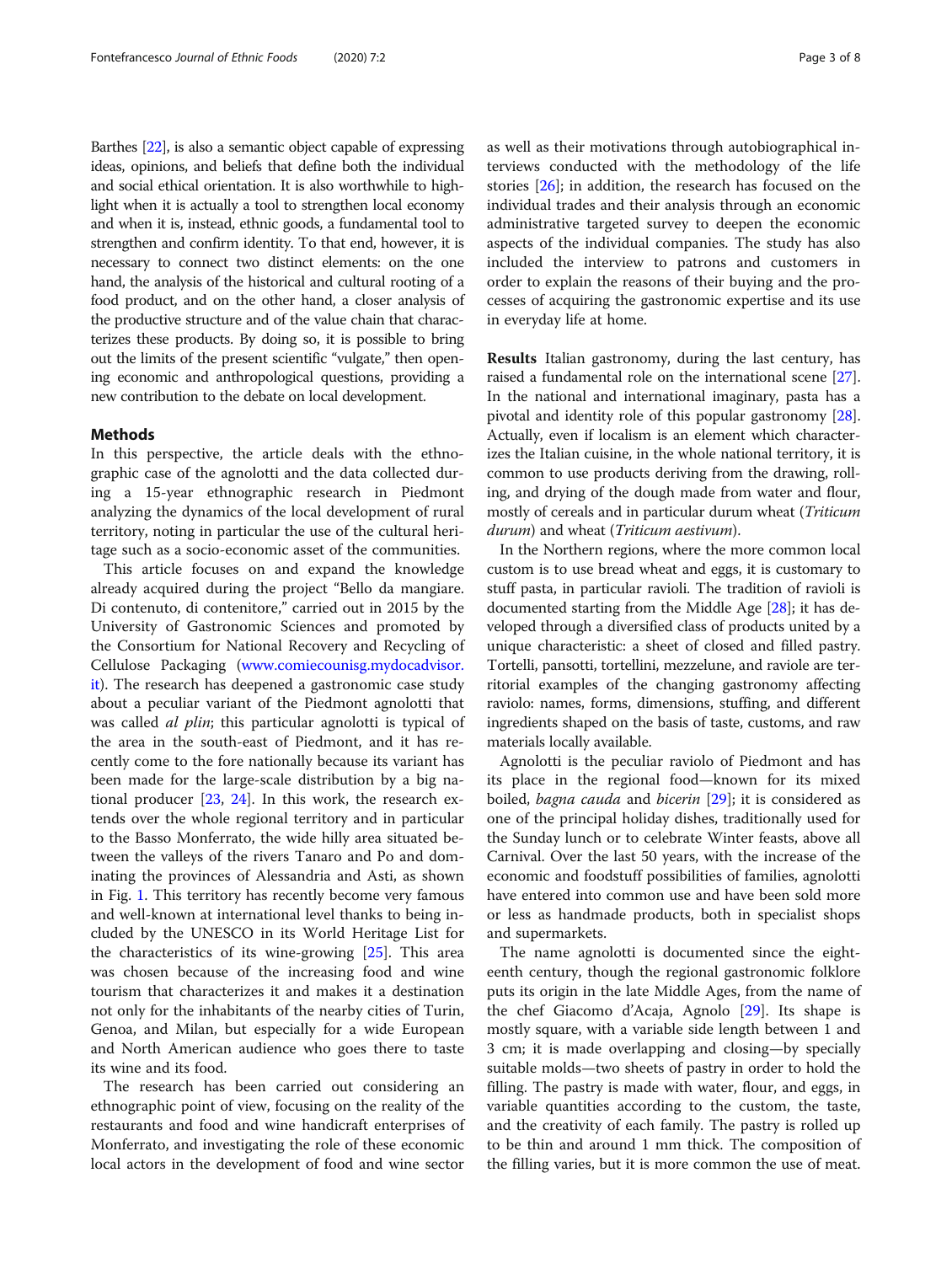<span id="page-3-0"></span>

Today, the fillings are made mincing cooked, boiled, grilled, or braised beef meat. Other kinds of meat—mainly red, such as pork meat or game meat, and white meat, such as meat type poultry or rabbit meat—and cooked or raw vegetables, such as cabbages, carrots, and grains of cereals, are associated in variable quantity to the beef meat. Once these ingredients were vegetables or meat leftovers, they were kept and cumulated during the week, and so revised—by mincing and mixing them—as a filling to be used in the agnolotti made for Sunday meal.

Agnolotti are served with melted butter and sage, with a flavored sauce made with roast or braised beef; in the first case, the sauce is the result of the beef or pork pot roast cooking, and in the second case, it is made by

braised beef, or a particular meat sauce made with almost no tomatoes. In addition, the custom to serve agnolotti boiled without sauce, i.e., soaked in red wine (dolcetto, barbera, nebbiolo), is also attested.

Agnolotti are regularly served in regional restaurants and belong to the foodscape, the gastronomic landscape of daily menu of the region. Despite this global distribution, the tradition of agnolotti has also strong local recipes and variants particularly appreciated, such as the agnolotti "al plin" that means "pinch," and this dish is typical of the territory between Alto Monferrato and Langhe.

In the common distribution within the region despite the huge number of variants which represent rhetorically local identities, the mix of industrial and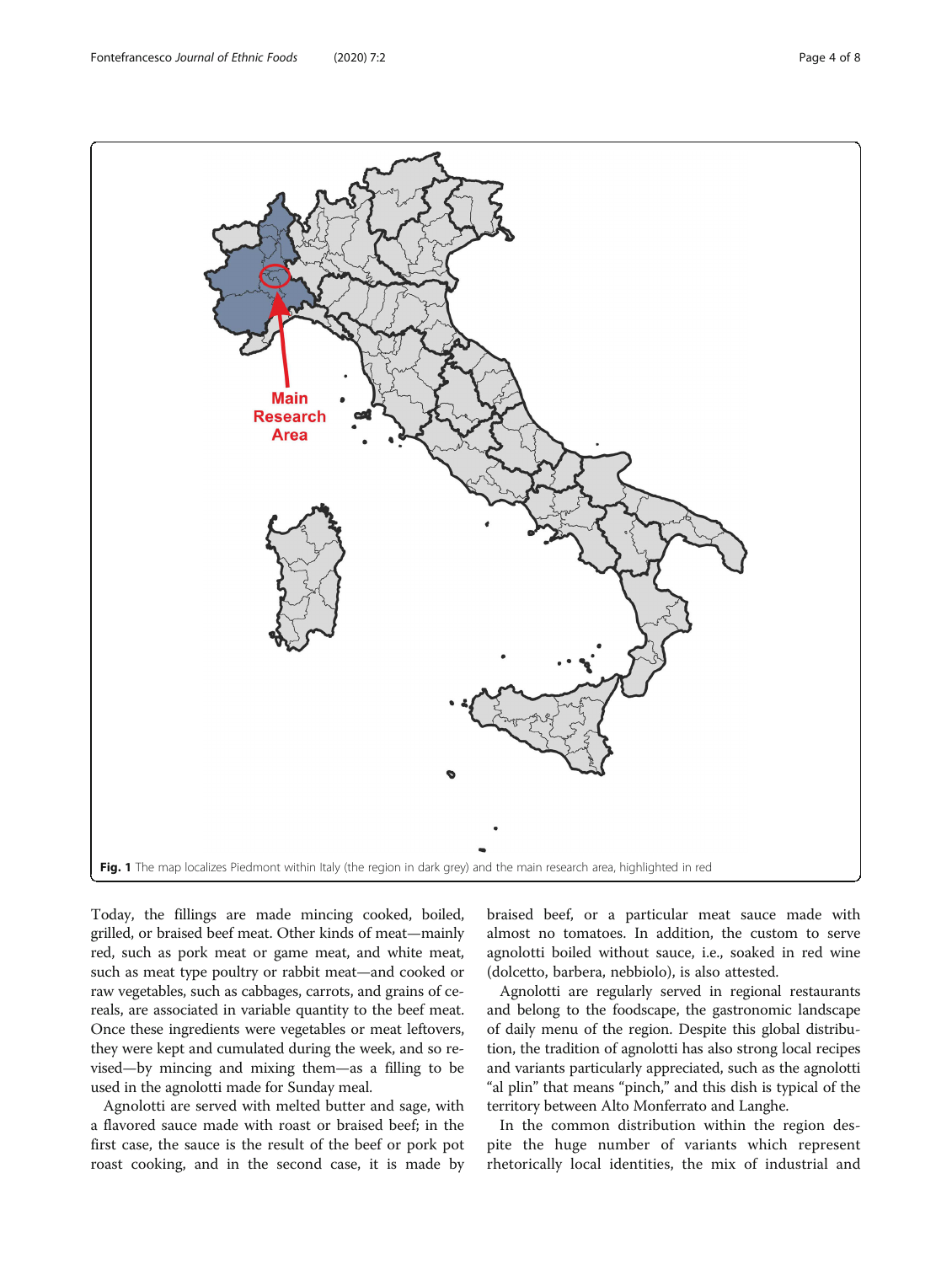domestic production methods shows how the agnolotti is characterized by a social sphere of uses, and rhetorical and complex dynamics that exceed the limited borders of a single community and involve a large area wherein the agnolotti attests its strong embeddedness, from a historical point of view but also from the economic viewpoint of consumption practices of this product.

In the Italian context, there is a growing trend regarding the purchase of food products in the supermarket; this phenomenon that has been to the detriment of small shops in the last 3 years [\[30\]](#page-7-0) involves the purchase of agnolotti too. As a matter of fact, in the supermarkets, agnolotti are sold mainly at food counters (as a 60-yearold pensioner explains: "[the big national companies producing pasta and specialized in fresh products] either do not produce agnolotti or have little expertise… better those sold at the [supermarket]. They cost a few euros more but are totally different"). According to our research data, the products sold at food counters in supermarkets are made directly by the chain of supermarkets in their main laboratories or in the laboratories located in the shops, or are produced by local suppliers. This last strategy is widespread mostly in family-run or soletrader supermarkets, which are still very common in the national territory, about 43%. These companies supply also a large part of the urban stores or the restaurants in the territory; just a small percentage of the shops produce internally the stuffed pasta, but they usually sell it at high prices.

Commonly, in the individual or family diet, the consumption of agnolotti is popular and frequent but not daily. As an informer explains: "we eat them once or twice per month. Especially in winter and spring. We eat them to celebrate… On Sunday or on special occasions." Still nowadays, agnolotti is mostly a good that represents a gastronomic symbol of celebration. The consumption is correlated to the purchase and not to domestic production because, as the research shows, it is mostly occasional ("once or twice per year…"), during the main festivities when the whole family can meet, for example Christmas, or to celebrate special occasions ("I make them when my daughter comes and visit us, when she comes back from Brussels every four or five months…").

In a foodscape marked by the abundance, where the food which was typical of celebration moments in the past is now always available, during the whole year [\[31](#page-7-0)], agnolotti are mainly appreciated from autumn to summer, purchased for consumption at the end of the week or as simple dish to be prepared. In particular, in restaurants or in food and wine festivals, they are bought because they are considered as surely good food, compared to menus that have instead dishes perceived as "exotic," "strange," and unusual to the eye of the consumer. Despite this, the choice of the consumers becomes an esthetic one because their appreciation of the dish is based on adjectives such as "tasty," "rich," "strong," and "good," as shown in the field work of data collection. This judgment is also based on the examination of the pasta, of the stuffing, and of the form. In particular, consumers mainly appreciate the agnolotti with a very strong-flavored stuffing with a thin pasta. If generally consumers appreciate agnolotti "not too big," that is about 2 or 3 cm in the edge of the dough, or less as typical of the variant "del plin," an esthetic based on the small size, a centimeter - a centimeter and half in the edge of the dough, thin pasta, that is less than a millimeter, and rich filling. This esthetic of smallness is not, however, noticed markedly in the area of Monferrato where the predominant form of the agnolotti is big and squared. The taste is influenced by the place of origin, without questioning the origin of ingredients, but just focusing on the place of preparation and the experience or affinity with their producer.

The consumption of agnolotti is typical of the domestic consumption, of restaurants, or of food and wine festivals. Furthermore, as it has been already shown, the consumption is the result of the purchase of the product rather than of its domestic preparation. The analysis of the menu, as well as of the offer of shops, highlights further aspects of the demand mechanisms. Collecting data regarding the menu of restaurants and the product list in the shops reveals there are few variants of agnolotti, while the main aspect of consumer interest is the filling. Agnolotti differ because of their filling, the types of meat used (e.g., beef, pork, rabbit), the age of the animals used, and the cooking methods. No reference is made to the other ingredients used for the preparation of stuffing; there are only a few exceptions, specifically in the case of beef, because the particular cattle breed is indicated. No information about the place of origin or the type of slaughter has been found. Another element of interest is the form (e.g., squared, "gobbo," "al plin") and the size. The dough was only characterized by the presence of any natural food coloring agents (e.g., cuttlefish ink, spinach); otherwise, no other information is given about these, or the used flour, or the presence and origin of the eggs. Only in the restaurants and supermarkets, information about the place and the producer of the agnolotti are given, but just emphasizing if the product has been prepared in the same shop or restaurant. In the restaurants, clear relevance has been given to the sauce, generally offered according to those of the tradition.

All considered, therefore, in the Piedmont *foodscape*, agnolotti appear as a good in a market which is characterised by craftsmanship and industrial production. In this sense, the reality of the agnolotti does not stray from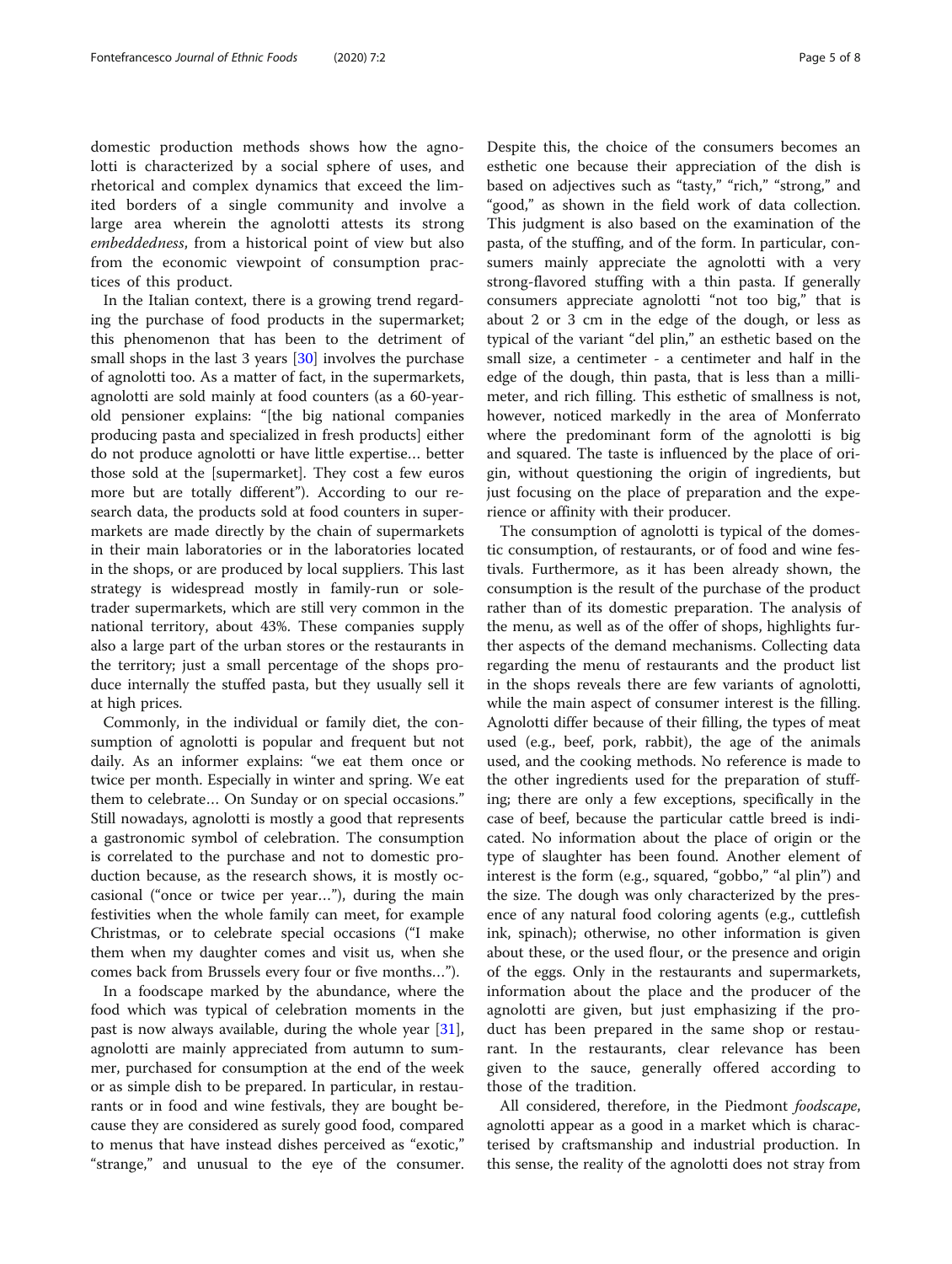the food modernity [[12](#page-7-0)], but still has a strong reinforcement in the framework of the practices and the affections, showing an additional aspect of the embeddedness of this product. In particular, the agnolotti preserves a universe of ordinary affects [\[32](#page-7-0)] focused on the intimacy of the familiar feelings, the precise memories of events that have marked the personal life, and the individual taste. In this sense, the embeddedness of product grows thanks to the individual life, and so finding, as suggested by Sutton [[33\]](#page-7-0), in memories and in familiar atmosphere a sense of prosecution and sharing that strengthen the idea of rooting and desirability of the dish.

On this cultural and human basis, production and trade related to this dish are developing. In many times, analyzing the reality of Piedmont gastronomy, the ethnographic analysis has focused on cases developed in surrounding limited areas where the whole economic cycle of production and sale was completed in the small space of a village or of a valley. This peculiar productive structure has renewed the mantra of the local food because of the positive economic outcomes, but it cannot be used to describe the particular situation of the agnolotti: a complex network of places and practices that escapes even to the eyes of the consumer. The research, in fact, suggests that for the consumers, the agnolotti seems to be completely local. The perception of typicality and traditional food of agnolotti seems to close the gastronomic specialities in a black box. Latour [\[34](#page-7-0)] explains that a black box is:

the way scientific and technical work is made invisible by its own success. When a machine runs efficiently, when a matter of fact is settled, one need focus only on its inputs and outputs and not on its internal complexity. Thus, paradoxically, the more science and technology succeed, the more opaque and obscure they become.

The sense of dissemination associated to the product, therefore, stops the attention toward the real origin of the product facing a conviction that could be summed up in the words of an interviewed person: "Meanwhile [agnolotti] are made here ... if not in [this village] they are made 10 km far from here, but are always be considered as typical of our territory." The wide network that characterizes these products is made dull by this sense of being rooted, but the example of an agnolotti, served with melted butter flavored with sage, produced and presented in a restaurant of Alessandria makes this network resurface. Table 1 highlights the origins of every single ingredient used for the production of the filled pasta.

Table 1 Localization of the origins of the individual ingredients of an agnolotti presented in a restaurant of Alessandria

|                    | Ingredients                                            | Origin                      |
|--------------------|--------------------------------------------------------|-----------------------------|
| Sheet of<br>pastry | Bread wheat flour                                      | Ukraine                     |
|                    | Eggs                                                   | Province of<br>Forlì-Cesena |
|                    | Water                                                  | Province of<br>Alessandria  |
|                    | Salt                                                   | Province<br>of Foggia       |
| Filling            | <b>Beef</b>                                            | Province of Cuneo           |
|                    | Pepper                                                 | Indonesia                   |
|                    | Salt                                                   | Province of<br>Foggia       |
|                    | Savoy cabbage (Brassica<br>oleracea, variety of Savoy) | Province of<br>Alessandria  |
| Sauce              | Sage (Salvia officinalis)                              | Province of<br>Alessandria  |
|                    | <b>Butter</b>                                          | Province of<br>Cremona      |

The example highlights the shifting between the perception and the economic reality that marks the biography of this specialty. Behind an agnolotti, in fact, a global network emerges and unites the landscapes and the different communities. Contrary to what happened in the case analyzed, the network becomes even wider when the restaurant or the shop buys the product from others, such as companies and distributors placed in the regional territory.

Examining and explaining business strategies needed to maximize the profit of an enterprise, Porter [[35\]](#page-7-0) paid attention to the linking of the various steps of the production of a good, and their position in the company and in the territory. Porter's model of the value chain offers a base which stimulates still at present a more precise analysis of the real spread and localization of the production network. Considering that it is now a wellestablished anthropological assumption that the human phenomena develop in multi-sited realities [[36\]](#page-7-0), it should be noted that for each step of the production chain, resources are distributed in specific surroundings.

In the case studies analyzed by the discipline, at least the first three steps (i.e., ingredients production, manufacture, and product selling) can affect the limited space of a community. Therefore, the positive effects described by the discipline develop, except in the case of agnolotti since these steps seem to disjoint strongly.

## **Discussion**

The case study of agnolotti highlights the limit of a conviction that makes the traditional food ipso facto a factor of local growth. Precisely, this idea is based on the hypothesis of a local and bounded production. The case of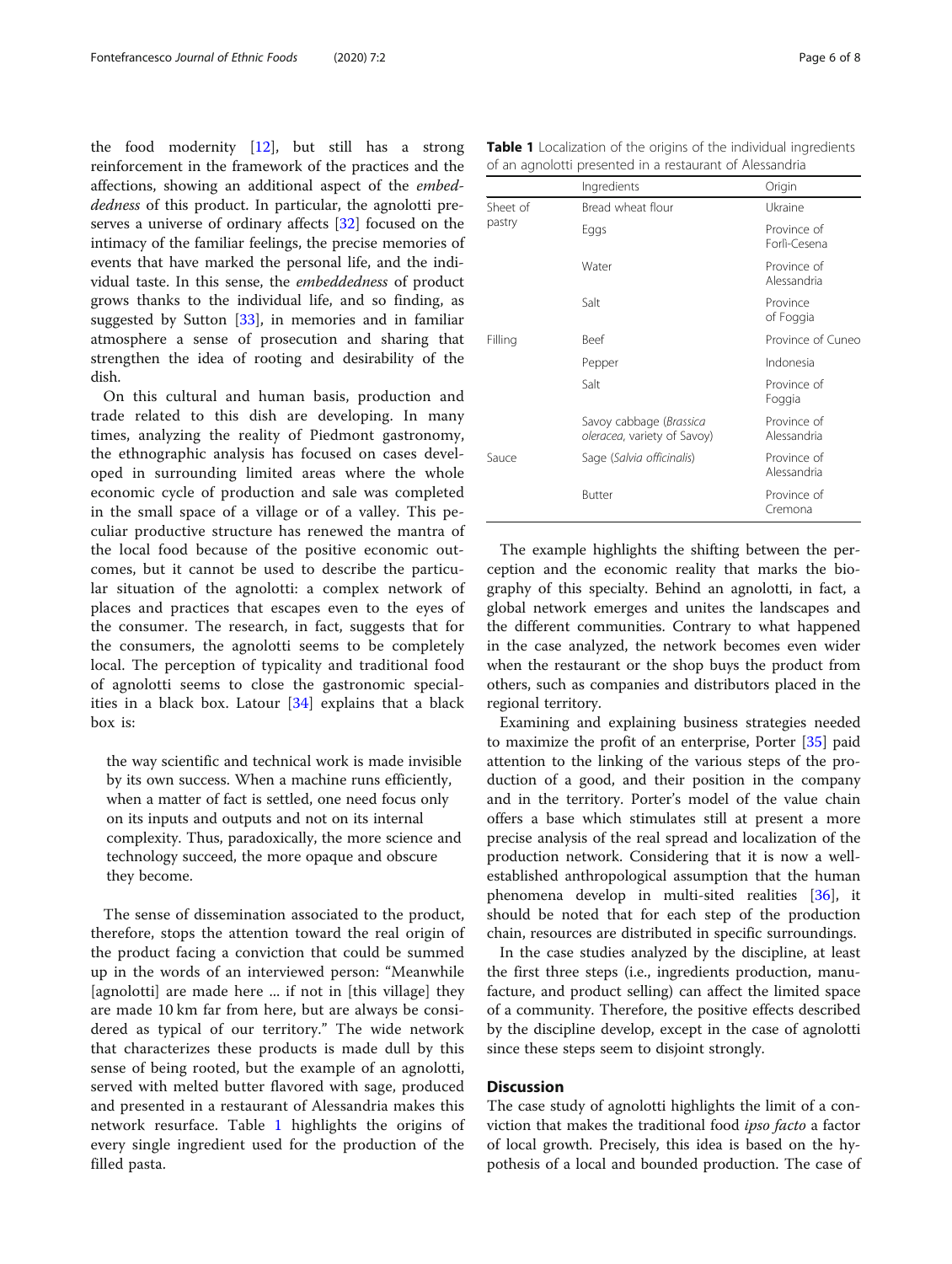<span id="page-6-0"></span>the agnolotti suggests, instead, that the typical gastronomic products, such as those of the ethnic handicrafts, can also be the result of extended, global productive network if in their outstanding feature.

This case study lead us, however, to a further remark. The current debate on the possibilities offered by traditional food to the rural world is based on a particular meaning related to the term "development." Whereas the rhetorical idea of development is linked to the theme of the Westernization in the South of the world, in this case, the concept of development is based on a monetary and brutal vision of the economy, where the emotional aspect and cultural context, that are part also of market trade, pass unnoticed. But the trust toward the dissemination of the product, as it has been suggested by the interviewed consumers, highlights how the agnolotti has not stopped to have a strong cultural function, even if it is a product of the global world. Agnolotti continues to be an active signifier [[37\]](#page-7-0) capable of responding to the intangible expectations of the consumers. In this sense, the consumption of agnolotti continues to be an element that creates the idea of community and territory, therefore a factor of territorial cohesion.

According to this framework, we question the role of the traditional food and the contribution that it can give to the local communities. As a matter of fact, the debate suggests that the socio-economic challenges that these local realities have to face are on the one side the impoverishment and on the other side the social disintegration, so it can be stated that the traditional food offers some support, in particular from the point of view of identity and culture. The rediscovery and appreciation of traditional food are the consequences of a rediscovery of the territory, its centrality, permanence, and sense of historicity, rather than an economic automatic shift. It is therefore necessary to question the mantra of the present, without confusing the horizons and the expected results in order not to cherish vain expectations of modernity [5] too easily disregarded.

In conclusion, the article has explored the link between traditional gastronomy and local development through the case study of the agnolotti in Piedmont. The study of perception and practices of production and consumption that distinguish the stuffed pasta, from the most representative and identity dishes of the gastronomy of the region, highlights the limits of a more and more consolidated conviction of the current public debate considering traditional food such as an immediate economic resource for the community. As a result of this research, the meaning and the cultural role that food assumes within the community and the other consumers have been questioned, together with the places and the ways of production and of selling. The case of the agnolotti represents an example of a

culinary tradition that goes beyond the boundaries of a single community becoming a regional product, and it highlights how the product may be the result of a complex network that exceeds the local to embrace the global reality, even if it is an element of the traditional gastronomy, such as it happens for other sectors. Because of this complexity, the work highlights how economically the enhancement of the traditional gastronomy does not develop in a single or certain way for the local realities. In spite of this, the cultural and identity role do not fail: it seems to be an implicit reply to the oblivion caused by the modernity that affects both the urban centers and the rural communities.

## Conclusion

This article would therefore offer a contribution to stimulate the debate about the local development and the necessary resources and conditions. In particular, we want to suggest not to melt and confuse economic and econometric issues with those of socio-cultural nature because they are different elements and competitors to the community life. Precisely, thanks to a clear distinction between these two aspects of analysis, it is possible to create more punctual and precise development strategies that are capable of optimizing the use of the territory, its people, and their material and immaterial assets.

#### Authors' contributions

The article was written entirely by the author. The author read and approved the final manuscript.

#### Funding

The article is based on an independent research self-funded by the author.

#### Availability of data and materials

The analyzed data are incorporated in the research article.

#### Ethics approval and consent to participate

The research followed the ASA Ethics Guidelines [\(https://www.theasa.org/](https://www.theasa.org/ethics/index.phtml) [ethics/index.phtml](https://www.theasa.org/ethics/index.phtml)).

#### Consent for publication

Not applicable.

#### Competing interests

The author declares that there are no competing interests.

### Received: 8 August 2019 Accepted: 9 December 2019 Published online: 07 January 2020

#### References

- 1. Williams R. Keywords: a vocabulary of culture and society, Rev. and expanded edn. London: Fontana; 1983.
- 2. Clammer JR. Culture, development and social theory: towards an integrated social development. London: Zed; 2012.
- 3. Fabian J. Time and the other: how anthropology makes its object. New York: Columbia University Press; 1983.
- 4. Escobar A. Encountering development: the making and unmaking of the third world. Princeton: Princeton University Press; 1995.
- 5. Ferguson J. Expectations of modernity: myths and meanings of urban life on the Zambian Copperbelt. Berkeley: University of California Press; 1999.
- 6. Mosse D. Adventures in Aidland: the anthropology of professionals in international development. Oxford: Berghahn; 2011.